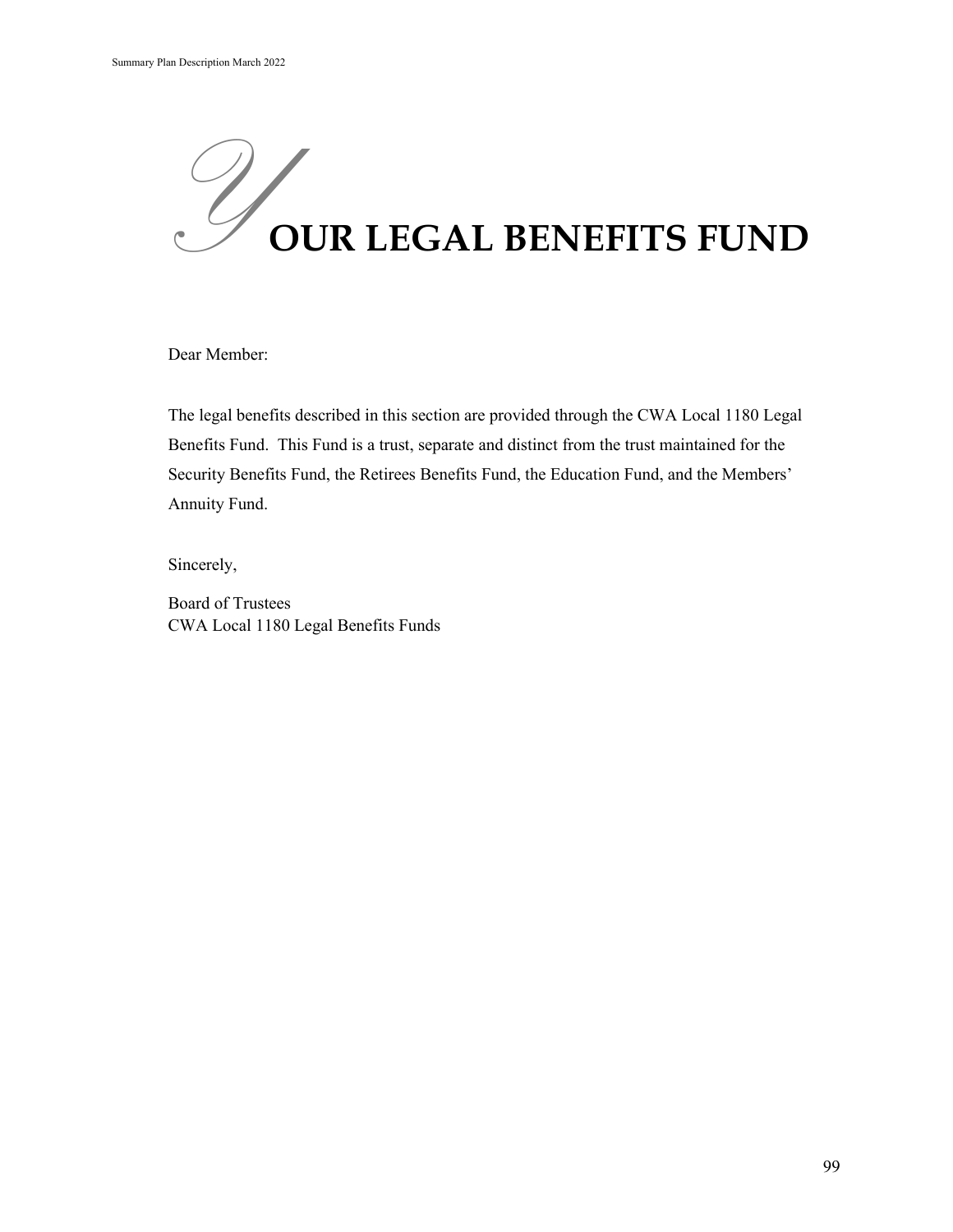## C**WA Local 1180 Legal Benefits Fund**

6 Harrison Street, 3rd Floor New York, NY 10013 (212) 966-5353, Out-of-area (888) 966-5353 [www.cwa1180.org](http://www.cwa1180.org/)

#### **Board of Trustees**

Gloria Middleton, Chairperson Gina Strickland Gerald Brown Robin Blair-Batte Lourdes Acevedo Arthur Cheliotes

#### **Fund Administrator**

Damien Arnold

### **Counsel**

Spivak Lipton LLP

#### **Consultants**

Policy Research Group, LLC

#### **Certified Public Accountant**

Gould, Kobrick & Schlapp, PC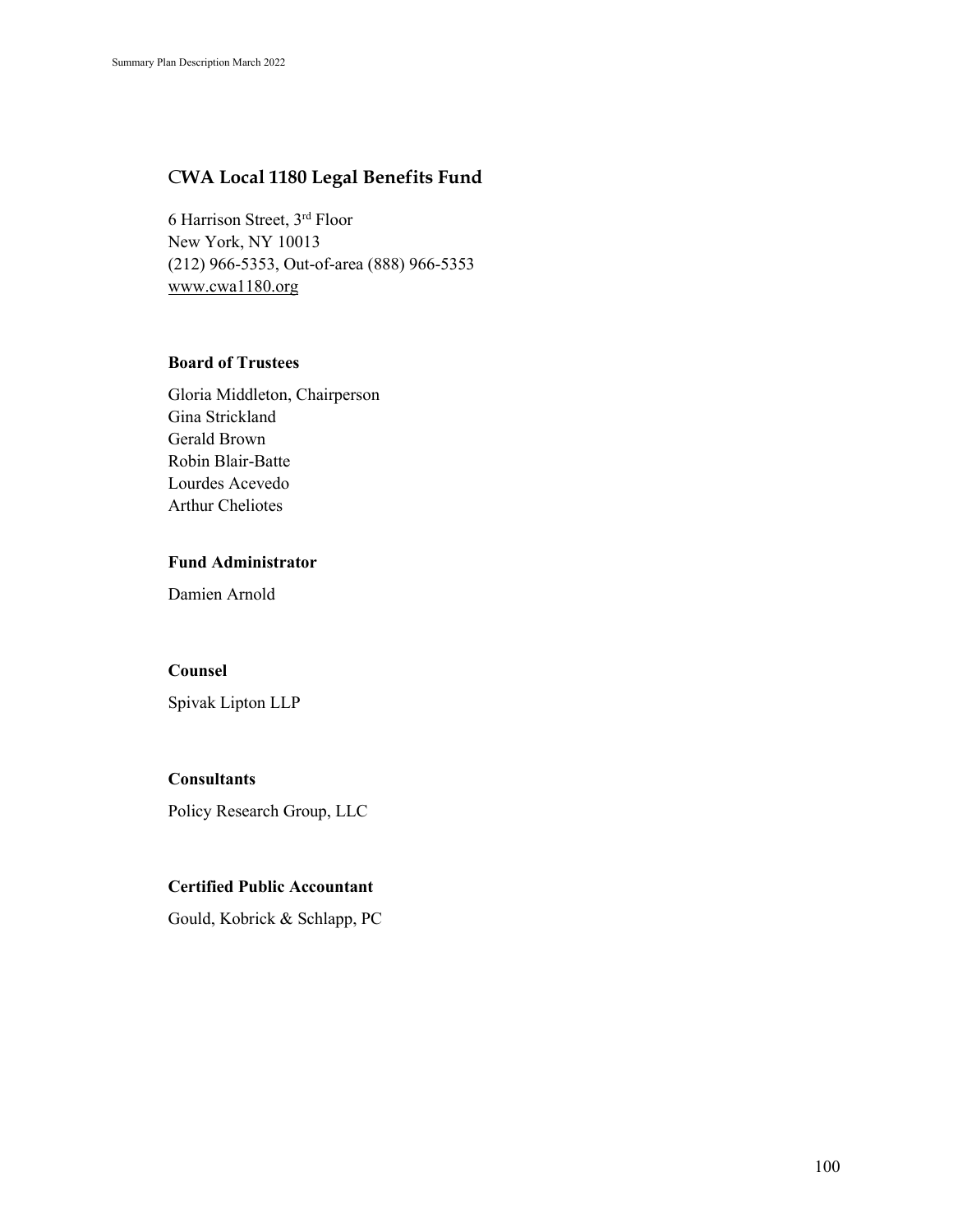# **YOUR LEGAL BENEFITS FUND**

## **Who's Eligible?**

You are eligible to participate in the benefits provided by the Legal Benefits Fund if:

- You are in a job title represented by CWA Local 1180, AFL-CIO.
- Contributions are received by the Legal Benefits Fund on your behalf pursuant to a collective bargaining agreement between your employer and Local 1180.

In certain instances, your spouse, certified domestic partner and your eligible children (as defined by the Fund) are entitled to benefits provided by the Legal Benefits Fund. Please refer to each specific benefit for more information.

Your eligible dependents: A dependent, as defined by the Fund, is your spouse or domestic partner and each child 2 weeks or more of age who has not attained his or her 19th birthday, or his or her 26th birthday and for whom you have requested annually for Extended Coverage. "Child" includes a natural child, stepchild, legally adopted child (which would include those in the waiting period) or foster child, provided the child is dependent on you for support or maintenance. The Fund may request proof of dependent status through affidavit, income tax returns, court orders, and birth certificates or otherwise.

## **When Does Coverage Begin?**

Coverage for you and your eligible dependents begins on the day you are placed on the payroll in a job title represented by CWA Local 1180, AFL-CIO and for which contributions are made.

## **When Does Coverage End?**

Your coverage ends when you cease to be employed in a job title that is represented by CWA Local 1180, AFL-CIO and/or for which contributions are made. However, if you are on an approved leave of absence for illness, coverage may be extended for the period of time during which you are receiving disability benefits from the Security Benefits Fund. You should promptly contact the Fund Office if you are on such a leave to find out how to obtain such extended coverage.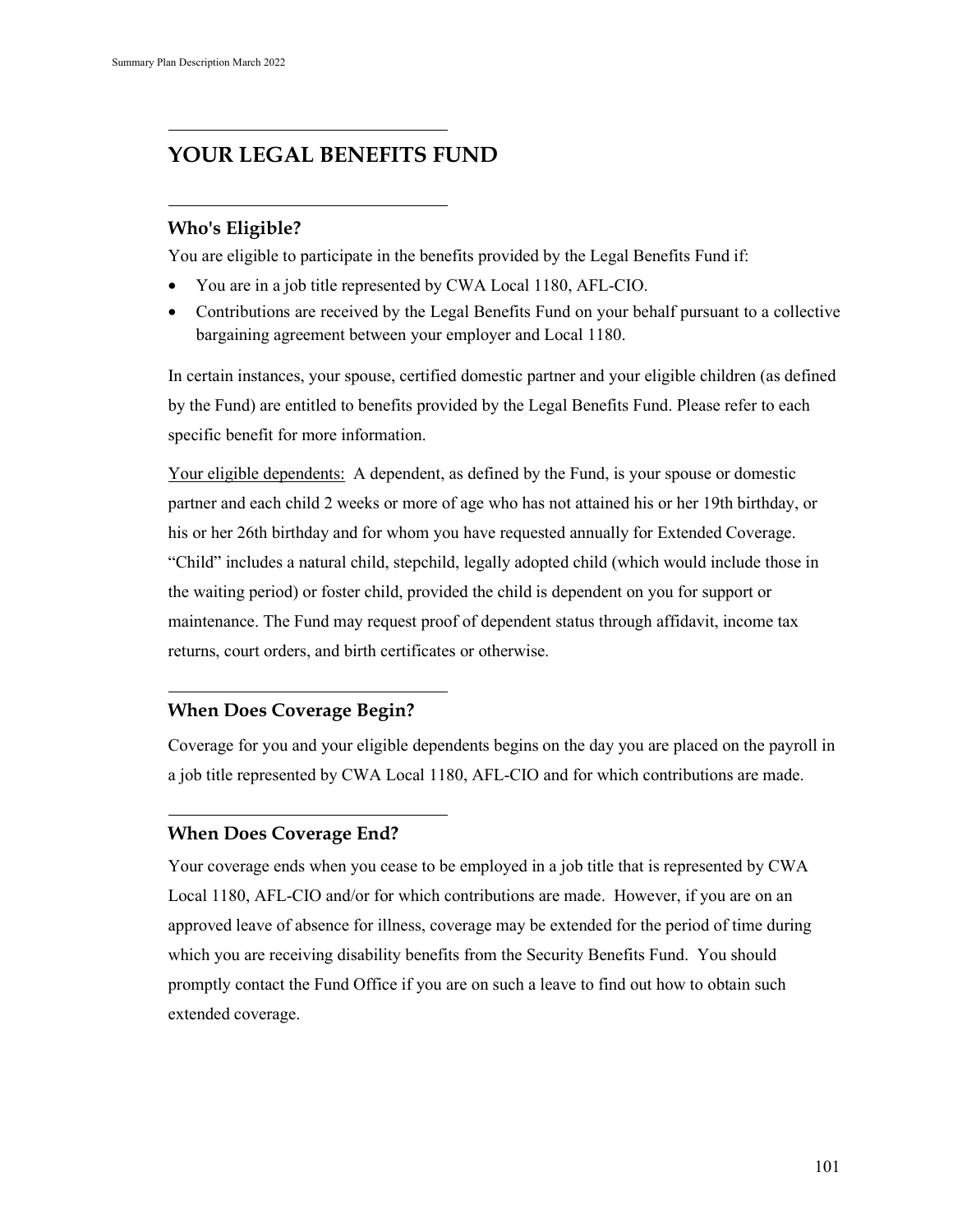## **What Happens When I Retire?**

Retirees are eligible to continue the legal services benefits from this Fund. Please consult the separate Retirees Benefits Supplemental Plan Description for further details.

## **How Does The Plan Work?**

If you need a lawyer for any of the services listed in this Summary Plan Description, follow this procedure. Call the CWA Local 1180 Legal Benefits Fund Office at 1-212-966-5353, or come to the office located at 6 Harrison Street, New York, New York 10013-2898, and tell the office that you want to see a panel attorney.

Once the Fund Office determines that you are eligible for benefits, an appointment will be scheduled for you. From that point on, all contact will be directly between you and the panel attorney. This assures you of a confidential relationship between you and your lawyer. If you cannot be present for your scheduled appointment, you should notify the Fund Office and cancel the appointment as soon as possible. If you fail to appear for a scheduled appointment without having notified the Fund Office, the Fund will deduct a half-hour from your General Consultation Benefit of three one-half hour sessions for that calendar year.

During your first visit with the panel attorney, you and the attorney will complete a claim form for legal benefits.

You are not, of course, required to use the benefits provided by the Legal Benefits Fund. You are free at all times to hire your own attorney but the Plan will not cover the fees charged by anyone other than a panel attorney or an outside attorney designated by the Fund. **(See Member vs.** 

#### **Member Disputes below.)**

Under exceptional circumstances, the Panel Attorney or Plan designated outside attorney may either refuse to represent or discontinue representing you or your eligible dependents. You may appeal such a decision, as explained in the section on "Request for Review of Denial of Claim." You are not required to pay any subscription or enrollment fee in order to be entitled to benefits from the Fund. However, due to Internal Revenue Service regulations, the value of this benefit will be reported as income on your year-end W-2 statement of earnings.

## **Member vs. Member Disputes**

In cases where two covered members are involved on opposite sides of the same controversy or proceeding, and both members are entitled to Fund benefits in the matter, each member will be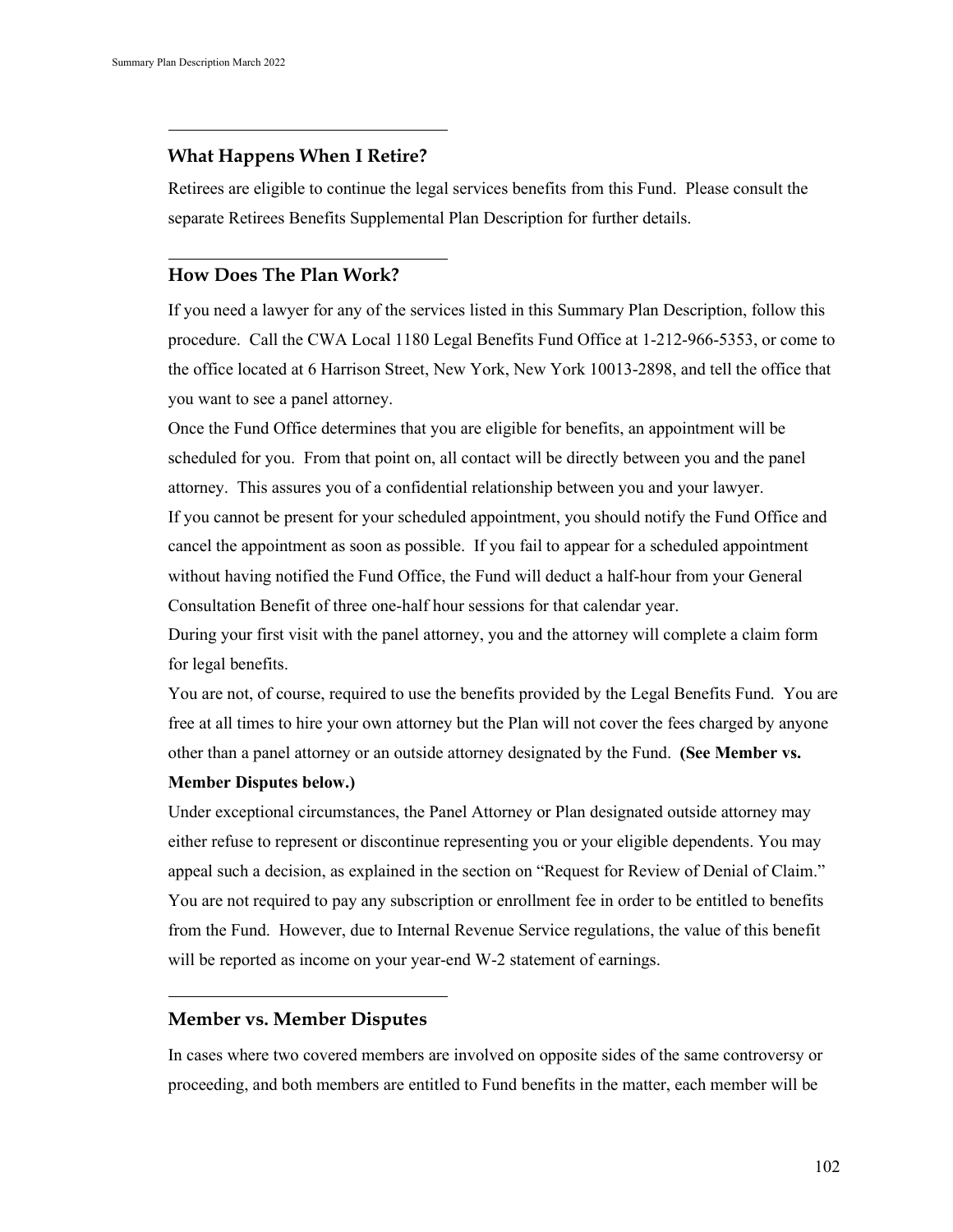provided with an attorney. This will insure that each party to the dispute will receive the same high quality of legal service.

## **What Does The Plan Cover?**

The legal services benefits of the Legal Benefits Fund are divided into three categories:

- General Matters
- Civil Matters
- Criminal Matters

There is also a Court Cost Disbursement Benefit, which covers court costs that may be charged to you if you receive certain covered legal services.

## **Is There A Time Limit On The Legal Services Provided To You?**

There is no overall time limit on your legal services. However, certain benefits do have restrictions. Please read the descriptions of the benefits to determine these restrictions.

## **Are There Geographical Limitations?**

Yes. No benefit will be provided by this Plan that cannot be resolved within New York, Bronx, Kings, Queens, Richmond, Nassau, Suffolk, Rockland, Putnam, Westchester, Dutchess, Orange and Ulster Counties in the State of New York and Bergen, Hudson, Essex, Union, Middlesex, Passaic, Morris, Somerset, Mercer and Monmouth Counties in New Jersey. For members residing outside this geographical area, the Legal Benefits Fund will provide reimbursement according to the Out-of-Area Reimbursement schedule of fees (see "Table of Contents").

## *IMPORTANT NOTE:*

*You are entitled to legal services benefits from a Panel Attorney or, for members residing outside the geographical area referred to above, Out-of-Area legal services benefits in accordance with the Out-of-Area Reimbursement Schedule, but NOT BOTH. The determination of your benefit provider i.e., panel attorney or out-of-area legal services, depends on your address on file with the Fund Office.*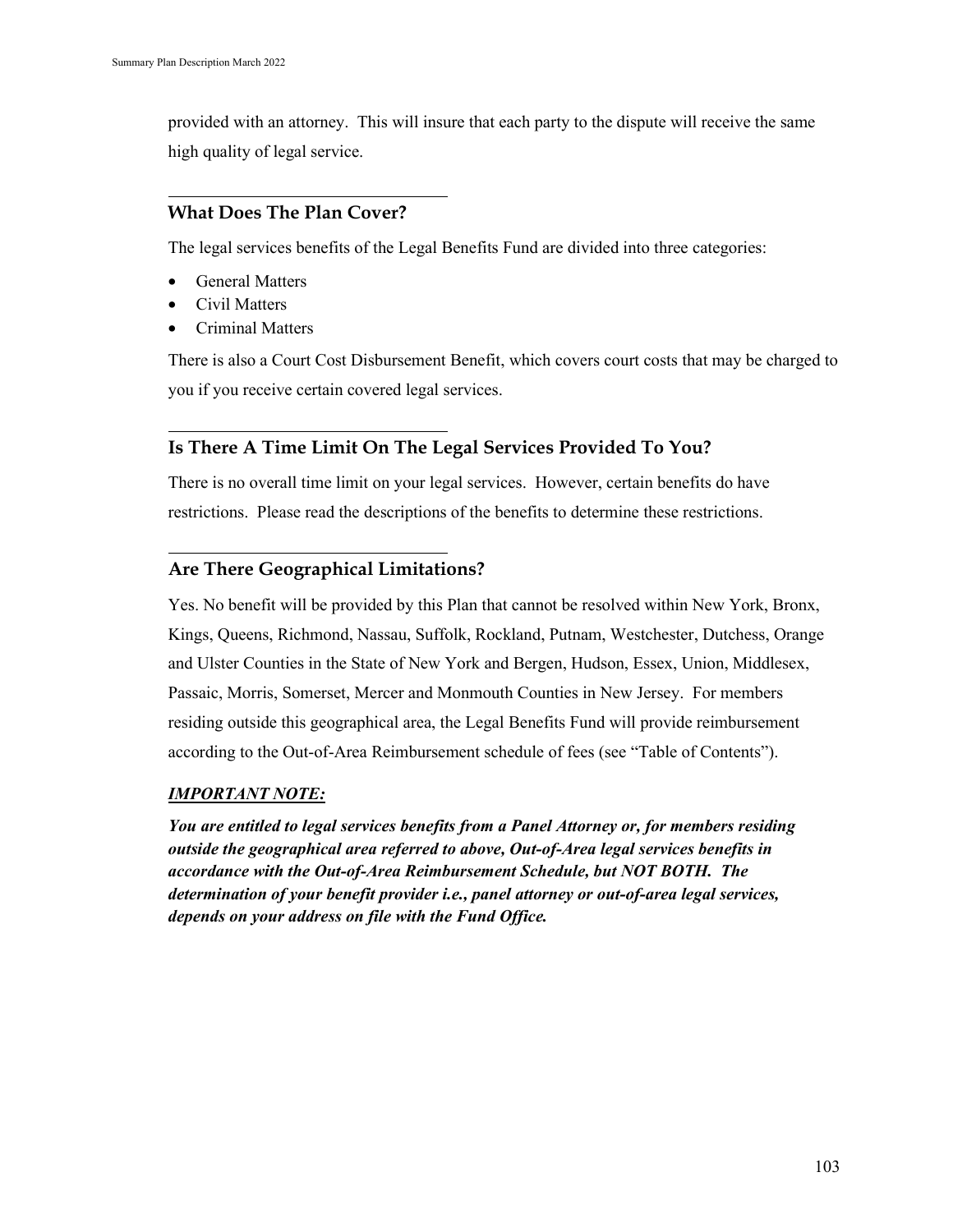## **What Are The General Matter Benefits?**

#### **General Consultation Benefit**

You are entitled to a maximum of three one-half hour consultations each calendar year with a panel attorney. These consultations may be about any legal matter.

## **Document Review Benefit**

You can consult with a panel attorney to review legal documents, such as warranties, guarantees, installment purchase agreements, loans, leases, insurance policies, and court papers, but not including tax returns or work being prepared by other attorneys at the time of your document review appointment. There is also coverage for consultations and document reviews for your unemancipated children.

You are entitled to use the Document Review Benefit as many times as you feel it is necessary during the calendar year.

## **Identity Theft Protection Benefit**

### Who is Eligible?

Any member who wishes legal consultation in connection with an identity or personal information theft issue is covered by this benefit.

### What is the Benefit?

The Fund provides coverage through the panel law firm for a member to consult with an attorney if the member believes he/she has been the victim of an act of identity or personal information theft including but not limited to the following examples:

- using or opening of a credit card account in the member's name, fraudulently;
- opening telecommunications or utility accounts in the member's name, fraudulently;
- passing bad checks or opening a new bank account in the member's name, without authorization; and
- obtaining a loan in the member's name, fraudulently.

The panel law firm will provide consultation and assistance\* to a member in connection with their contacting and reporting an act of identity theft to the three major credit bureaus, the security departments of the appropriate creditors or financial institutions, the police and the Federal Trade Commission.

## **The Fund makes this benefit available at no charge to member.**

#### How is the Identity Theft Benefit Obtained?

To obtain the Identity Theft Benefit, simply contact the Fund to request an appointment. At the time of your appointment, you and an attorney from the panel law firm will complete the appropriate forms.

*\* The Identity Theft Benefit does not include representation in litigation other than that already provided in the Consumer Protection Benefit.*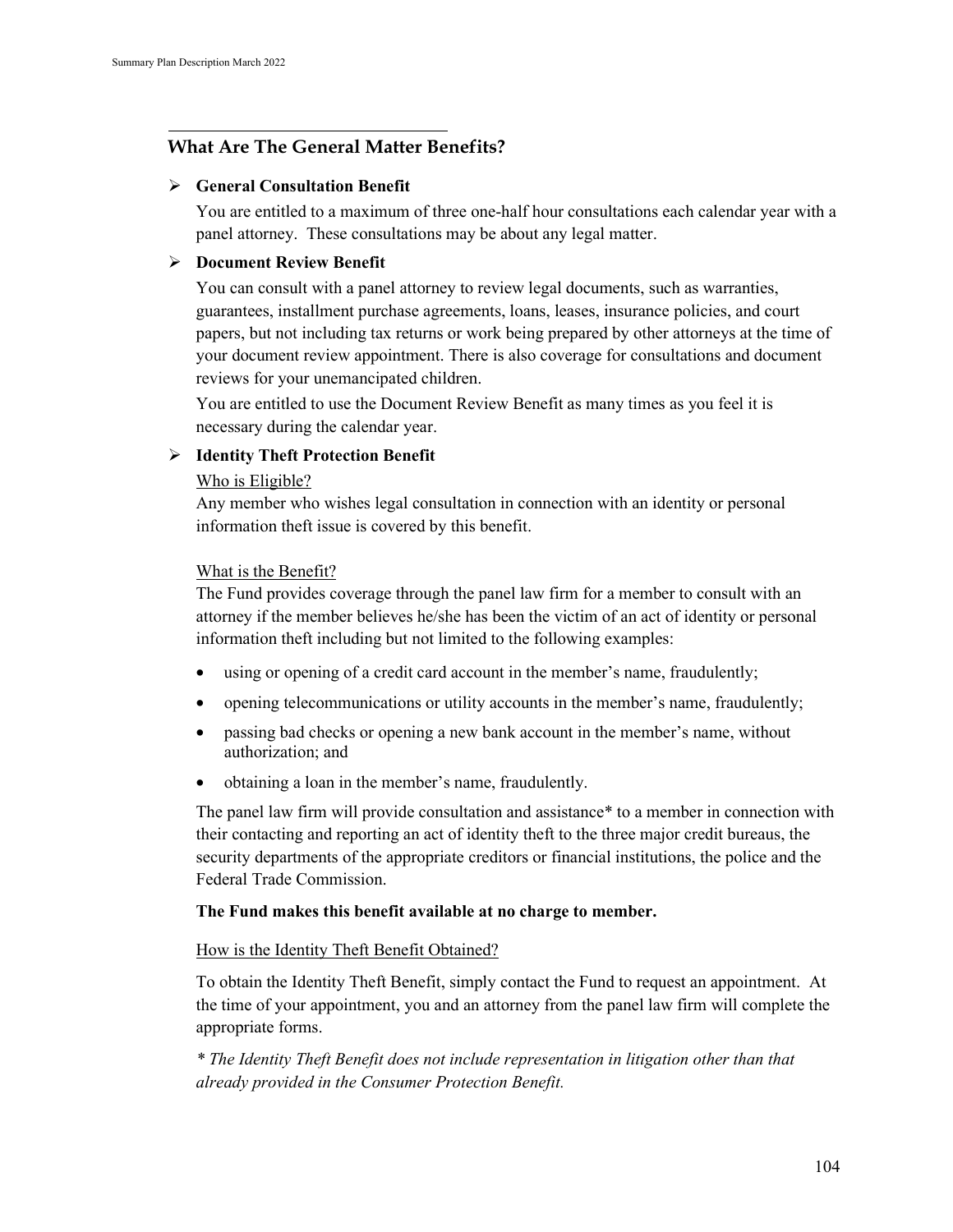## **What Are The Civil Matters Benefits?**

You are to use no more than three Civil Matter Benefits each calendar year. The Last Will and Testament Benefit will not count towards reaching this annual maximum.

#### **Last Will and Testament Benefit**

You and your spouse are entitled to have a Last Will and Testament prepared and executed under supervision of a panel attorney. This benefit is provided once every two years.

### **Living Will/Health Care Proxy**

You and your spouse are entitled to a Living Will and/or Health Care Proxy at no cost to you. A Living Will/Health Care Proxy serves as a clear, documented expression of an individual's carefully considered intention to have life-sustaining procedures withheld or withdrawn in the event he/she were to suffer from a catastrophic illness, disease or injury from which there is little likelihood that he/she would recover to enjoy a meaningful quality of life. Your adult children are also entitled to a Health Care Proxy, power of attorney and HIPAA authorization provided the adult child appoints you as his/her representative/proxy.

#### **Designation of Person in Parental Relation**

You are entitled to have a Designation of Person in Parental Relation prepared for you.

#### **Legal Defense Benefit**

You are entitled to the services of a panel attorney for the defense of a lawsuit or proceeding against you in a court or administrative agency.

## **Appeals Benefit**

You will be provided with the services of a panel attorney if you wish to appeal the decision of a court of law or administrative agency regarding a civil action. Because of the very high cost of initiating appeals, the panel attorney will provide services only when an appeal is appropriate and would have a likelihood of success. This benefit is available to you whether or not you used a panel attorney in the original action.

This benefit provides legal representation for appeals to the following courts:

- Appellate Term
- Appellate Division, First and Second Departments of the Supreme Court of the State of New York
- New York State Court of Appeals
- Appellate Division of the Superior Court of New Jersey
- United States Court of Appeals for the Second Circuit
- United States Supreme Court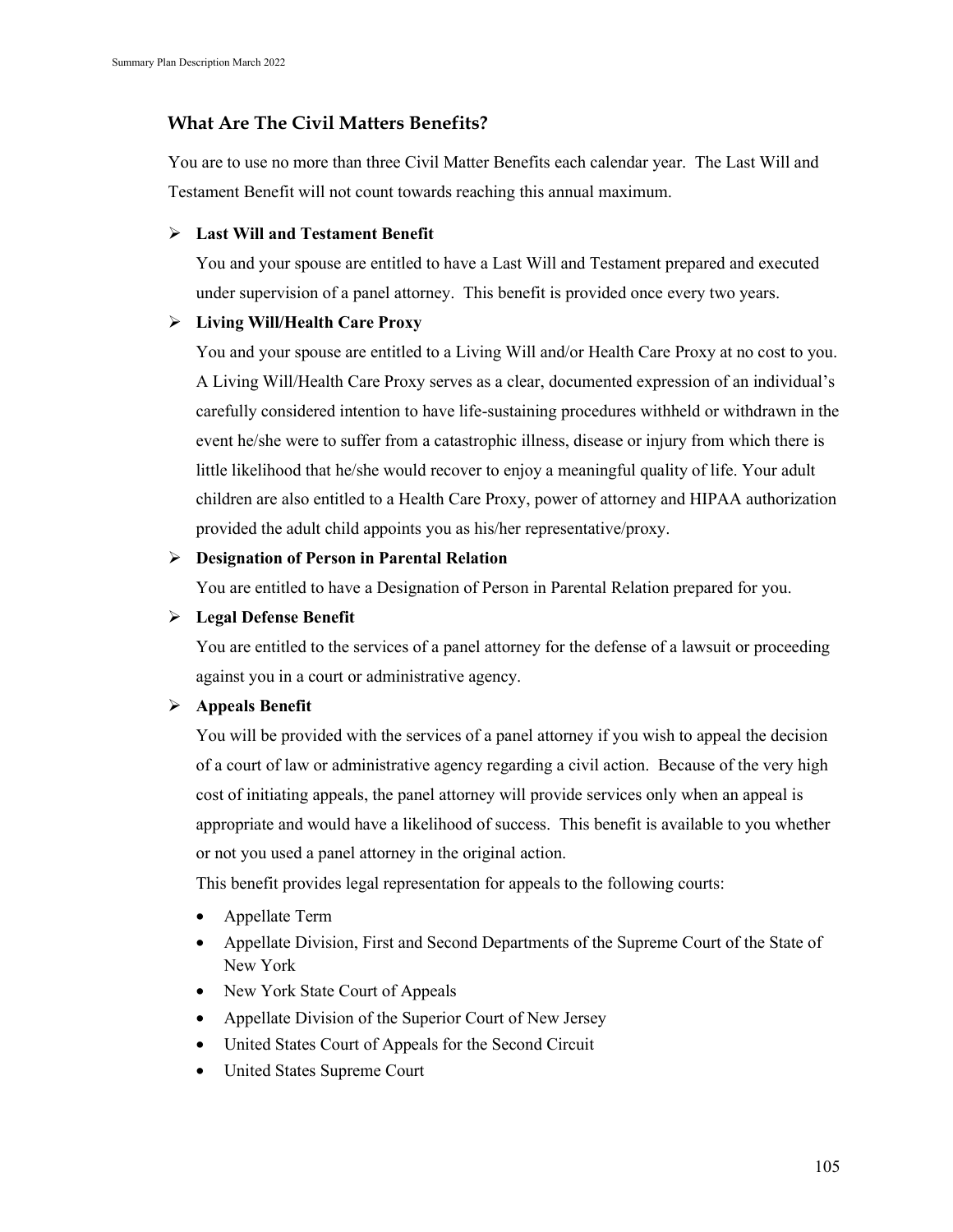When an appeal is filed on your behalf, the court will charge you for the costs of printing a Record of Appeal. You must pay 25% (to a maximum of \$150) of these costs. The Plan will pay the balance.

#### **Legal Separation Benefit**

You are entitled to the services of a panel attorney if you are seeking a mutually agreed upon separation agreement between yourself and your spouse or if you are a plaintiff or a defendant in a legal separation action.

#### **Pre-Nuptial Agreement Benefit**

You are entitled to the services of a panel attorney for the preparation of pre-nuptial agreements.

### **Divorce Proceeding Benefit**

A panel attorney will provide services if you are a defendant or a plaintiff in contested or uncontested divorce proceedings.

### **Annulment Proceeding Benefit**

You are entitled to the services of a panel attorney if you are a defendant or a plaintiff in contested or uncontested annulment proceedings.

### **Family Court Benefit**

You are entitled to the services of a panel attorney if you are a Petitioner or Respondent in a Family Court action. This benefit covers actions and proceedings involving maternity, paternity, and non-support cases.

## **Custody Benefit**

A panel attorney will provide services if you are a Respondent or a Petitioner in custody dispute, whether or not it goes to court.

## **Adoption Benefit**

A panel attorney will represent you in adoption proceedings. This benefit is limited to the services normally rendered by an attorney in formalizing an adoption; it does not cover fees or expenses to adoption agencies or any other agencies.

#### **Personal Bankruptcy Benefit**

You are entitled to a panel attorney's services involving the preparation of a petition to file for personal bankruptcy.

#### **Veteran and Service Affairs Benefit**

You are entitled to the services of a panel attorney if you feel that a military board or an agency of the United States Government has denied your rights as a veteran.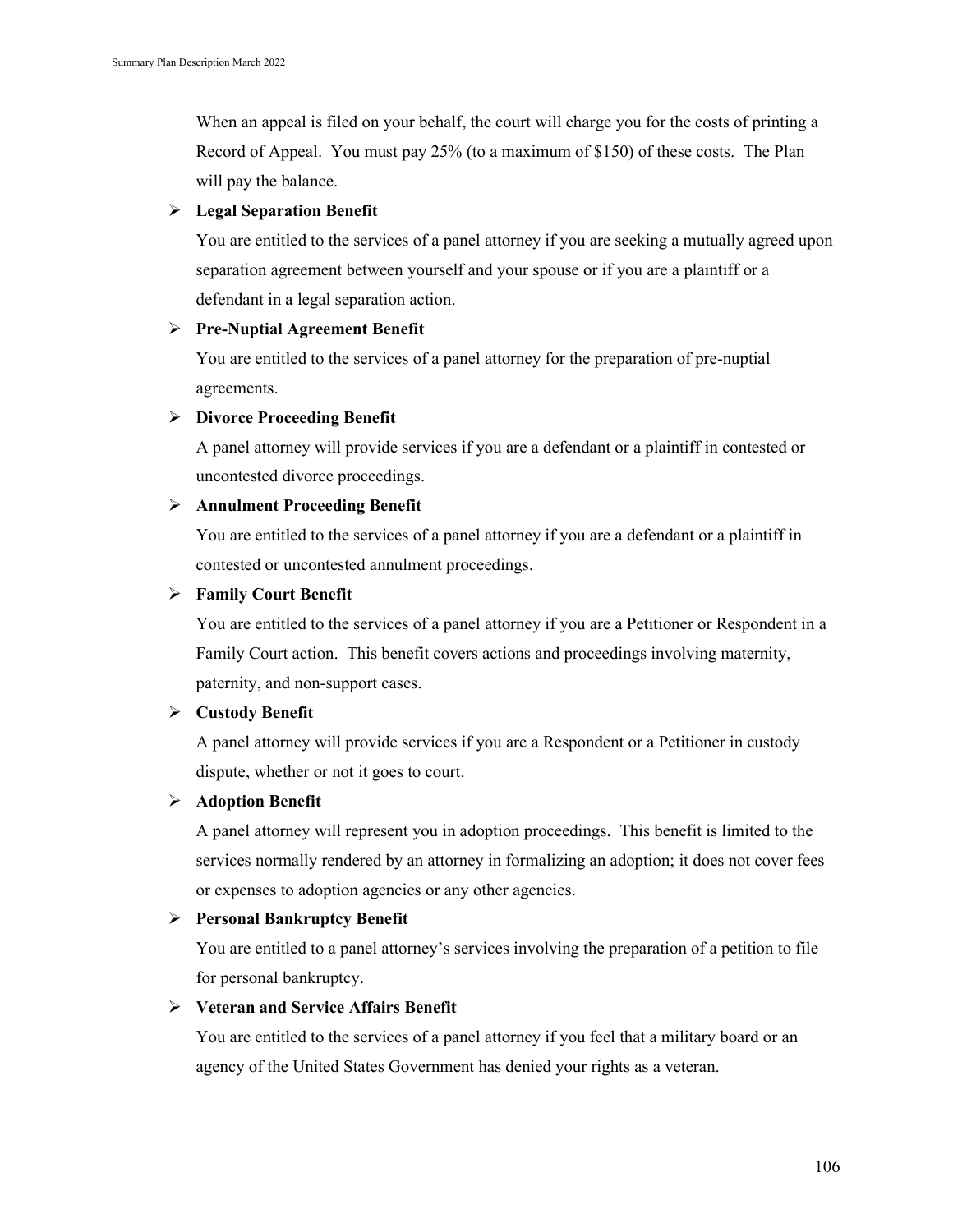#### **Estates and Administration Benefit**

If you, your spouse, certified domestic partner, or your eligible dependent is named an executor in a Will, or if there is no Will, to qualify under the laws of intestacy as an administrator of an estate (An "intestate" is a person who dies without leaving a valid will. The laws of intestacy sets forth the rules for administration of an intestate's estate, including who is qualified and must be granted "Letters of Administration" to see to the distribution of the assets of such an estate.), a Panel Attorney will provide services required in all phases in the handling of the estate. You pay nothing for a consultation with the attorney. As for the other phases in the handling of the estate, you pay nothing if the estate is classified as a "small estate" (valued at \$30,000 or less).

#### **or**

In the instances where the estate is not classified as a "small estate", the panel law firm has also agreed to provide legal representation with a 25% reduction in its current hourly rate, which for 2020 is \$450. This hourly rate is subject to change.

#### **or**

The panel attorney will also provide legal representation if you or your eligible dependent is, or claims a right to be, named a beneficiary, heir, or next of kin.

This benefit will also cover your eligible dependent if you die and the dependent qualifies to be appointed the executor or administrator of your estate.

#### **Homeowner Rights Benefit**

A covered member who owns a house, a condominium or a cooperative or is in the process of buying such a residence will be provided with the services of a panel attorney for:

- The sale or purchase of the residence in which the member primarily resides.
- Problems relating to a Board of Management or a similar group that governs certain aspects of a private dwelling, condominium or cooperative in which the member primarily resides.
- Mortgage foreclosures of any of the above-stated primary residences.
- This benefit does not cover situations involving a title search, title insurance, appraisal value, or seller misrepresentation.

Plan participants must receive preauthorization from the Fund Trustees when requesting legal services for more than two house closings in a calendar year for their primary residence.

#### **Tenant Rights Benefit**

If you are a residential tenant or you are in the process of entering into a residential lease, you will be provided with the services of a panel attorney for: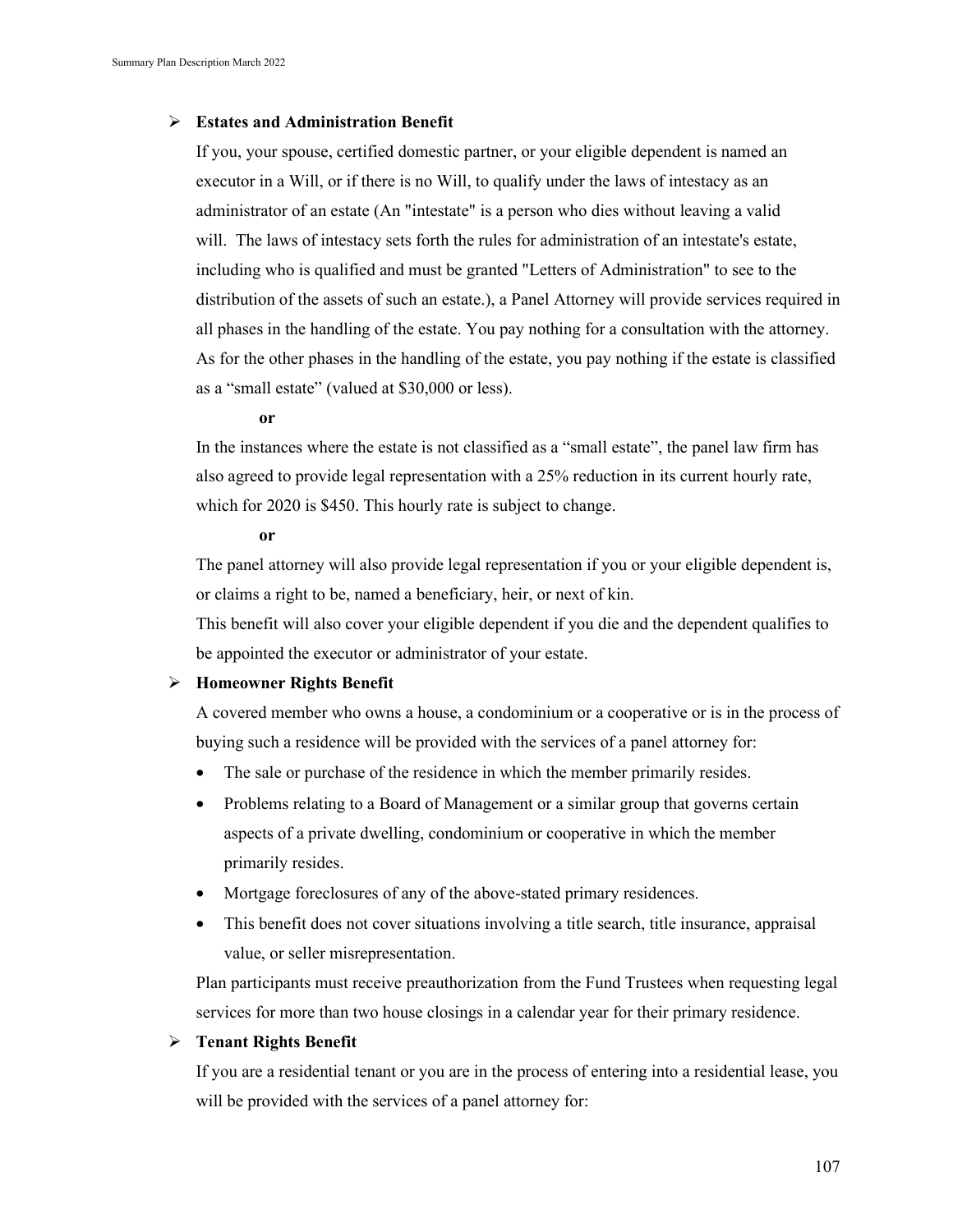- Matters involving the lease or sublease of the residence where you primarily reside or intend to primarily reside.
- Problems with your landlord or management company.
- Proceedings involving your right to sublet your primary residence, your right to possession of the premises, or a suit against you for damages resulting from your possession of the premises.

This benefit does not cover your rights as a landlord or sublessor except for your right to sublet your residence.

### **What Are The Criminal Matter Benefits?**

#### **A "Public Officer's Benefit" For Members**

This means that a panel attorney will defend you, the member, if you are sued as a result of actions arising out of your duties as a public employee by one other than your employer.

#### **Criminal Arraignment Benefit**

If you are arrested for a criminal offense, whether it be a felony, misdemeanor or violation, a panel attorney will:

- Represent you if you have been arrested and you are being interrogated by law enforcement official.
- Counsel you before the arraignment on the application for bail and on possible negotiations of the charges against you.
- Appear in court to enter a plea on your behalf, issue an application for bail, and when possible, seek a disposition of the charges against you.

This benefit does not include any aspects of post-arraignment legal practice, such as investigation of the charges, pre-trial motions, or trial or appellate representation. It also does not cover appearances for Vehicle and Traffic Law violations, including driving while intoxicated or impaired.

#### **Criminal "Hotline" Benefit**

If you are arrested, you or anyone on your behalf should call the Fund Office at 1-212-966- 5353 to arrange an appointment with a panel attorney. If the office is closed, or if the arrest occurs after working hours, on a weekend, or on a holiday, call the Fund's 24-Hour Answering Service at 1-212-484-9756, and a panel attorney will assist you as soon as possible.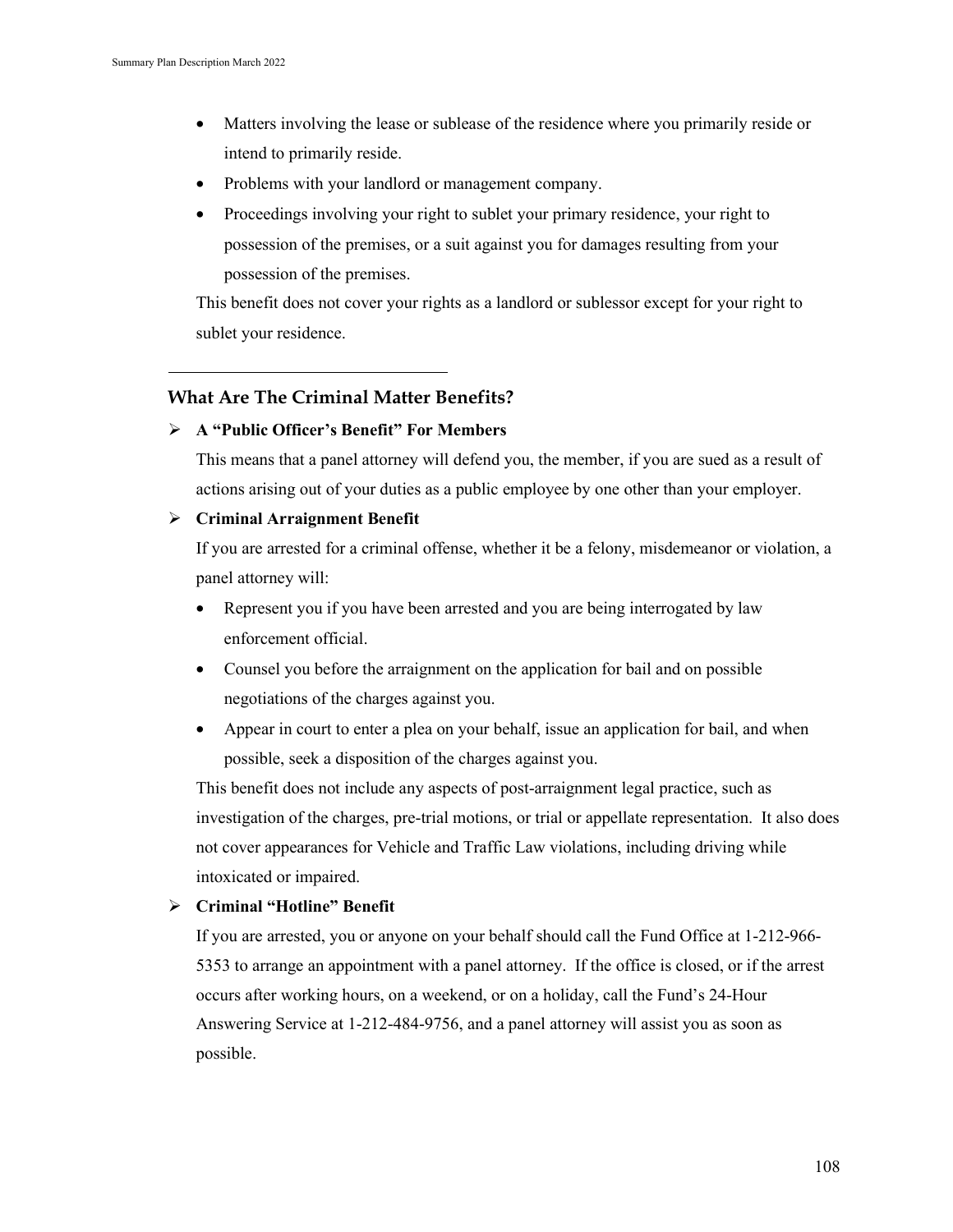#### **Bail Bond Benefit**

If you are arrested in a non-work-related situation on a civil or criminal charge, the Fund affords you a bail bond of up to \$2,500. To obtain this benefit, you or someone on your behalf should call the Fund Office at 1-212-966-5353. If the office is closed, or if the arrest occurs after working hours, on a weekend, or on a holiday, call the Fund's 24-Hour Answering Service at 1-212-484-9756, and a panel attorney will assist you as soon as possible.

## **What Is The Court Cost Disbursement Benefit?**

The Fund will pay court costs, to a maximum of \$100 per calendar year, in any legal matter in which you are using a panel attorney or an outside attorney designated by the Plan. Court costs include filing fees, deposition fees, and costs relating to investigations. **The Fund will not pay any fines, penalties or other amounts that you are required to pay as a result of a judgment against you.**

The panel attorney will prepare all forms, bills, and other papers relating to court costs. You are not required to file a claim form for this benefit.

## **What Is The Legal Benefits Program For Out-Of-Area Members?**

The Legal Benefits Program provides for payment of a stipend for each covered service listed below. If you **live outside the geographical area** served by the Plan attorney, (please refer to the Geographical Limitations describe in "What Does the Plan Cover" section), you are entitled to a maximum reimbursement up to \$1,000 per year, per family in accordance with the schedule below. In order to receive benefits, you must pay the attorney and then submit a claim form together with a copy of the Attorney's bill marked "Paid" to the Fund office. All claims must be submitted to the Fund Office no later than ninety days following the date on which the service is provided. Claims submitted after the ninety-day limit will be denied.

#### **Covered Out-of-Area Legal Services And Schedule of Reimbursable Allowances**

- **►** *SIMPLE WILL* entitles you and your spouse, or certified domestic partner, to each have simple wills prepared and executed (once every two calendar years). (\$65)
- *GENERAL CONSULTATION BENEFIT –* entitles you to consult an attorney and seek professional advice concerning any legal problems whatsoever (three one-half hour consultations per calendar year). (\$35 per visit)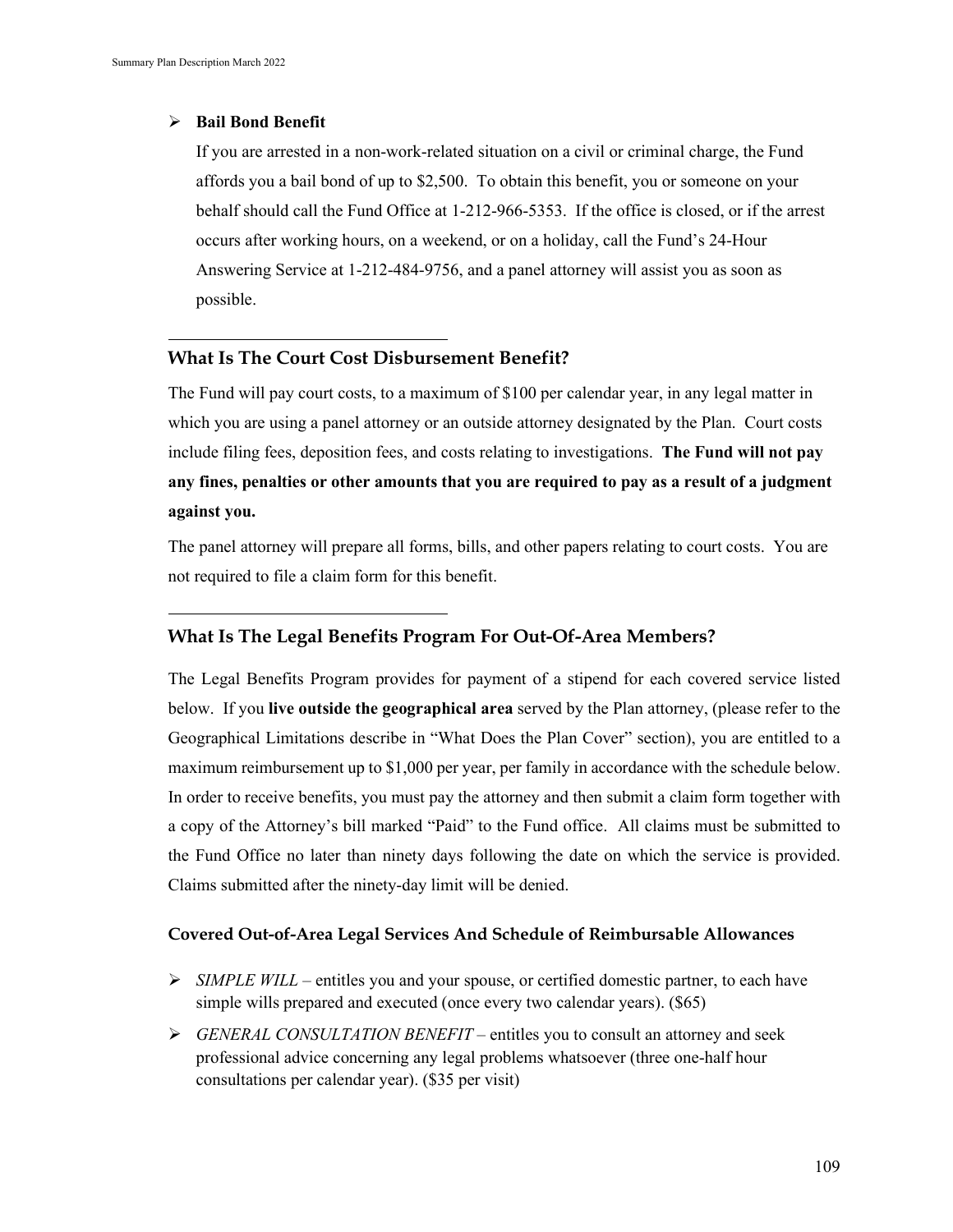- *DOCUMENT REVIEW BENEFIT –* entitles you to have an attorney review and interpret legal documents such as guarantees, lease, loan and installment of sale, etc. (three times per calendar year). (\$35 per visit)
- *DIVORCE PROCEEDINGS BENEFIT –* entitles you to representation in an action for divorce whether you are the plaintiff or defendant. (\$500)
- *LEGAL SEPARATION BENEFIT –* entitles you to legal representation in seeking a separation from your spouse, by means of a separation agreement or relief through the court by an action for legal separation. (\$500)
- *ANNULMENT PROCEEDINGS BENEFIT –* entitles you to legal representation in an annulment proceeding. (\$500)
- *ADOPTION BENEFIT -* entitles you to legal representation in formal adoption proceedings (limited to those services normally rendered by an attorney to formalize an adoption). (\$500)
- *PERSONAL BANKRUPTCY BENEFIT –* entitles you to the legal services necessary to file a petition for personal bankruptcy. (\$350)
- *CHANGE OF NAME BENEFIT –* entitles you to the legal services necessary to file all appropriate papers and represent you in the change of name process. (\$350)
- *CUSTODY BENEFIT –* entitles you to legal representation when you are named a plaintiff or defendant in a custody dispute. (\$350)
- *APPEALS BENEFIT –* entitles you to legal representation in appealing the decision of a court or administrative agency, regarding a civil action (\$500)
- *FAMILY COURT BENEFIT –* entitles you to legal representation where you are a defendant or plaintiff in Family Court action involving maternity, paternity or non-support. (\$300)
- *VETERANS AND SERVICE AFFAIRS BENEFIT –* entitles you to legal representation in seeking remedial action in relation to a denial or the pursuit of your rights before a military board or agency of the U.S. Government. (\$500)
- *HOMEOWNER RIGHTS BENEFIT –* entitles you to legal representation in the purchase or sale of any home, condominium or co-operative you intend to live in as your primary residence, or the purchase of any unimproved property on which you intend to build your primary residence or co-operative, or the refinancing of a mortgage on a primary residence (one sale/purchase/refinance per calendar year). (Sale/purchase/refinance - \$600; Mortgage Foreclosure - \$500)
- *ARRAIGNMENT BENEFIT –* entitles you, when a defendant in a criminal proceeding outside the metropolitan area, to the appearance by an attorney before the court where you are charged as the defendant in a criminal matter. Excluded from this benefit is the cost of legal representation for Vehicle and Traffic Law infractions and representation beyond the arraignment state (one per calendar year). (\$250)
- *TENANT RIGHTS BENEFIT –* entitles you to legal representation for matters involving the lease or sublease of your primary residence. (Consultation regarding lease - \$35; consultation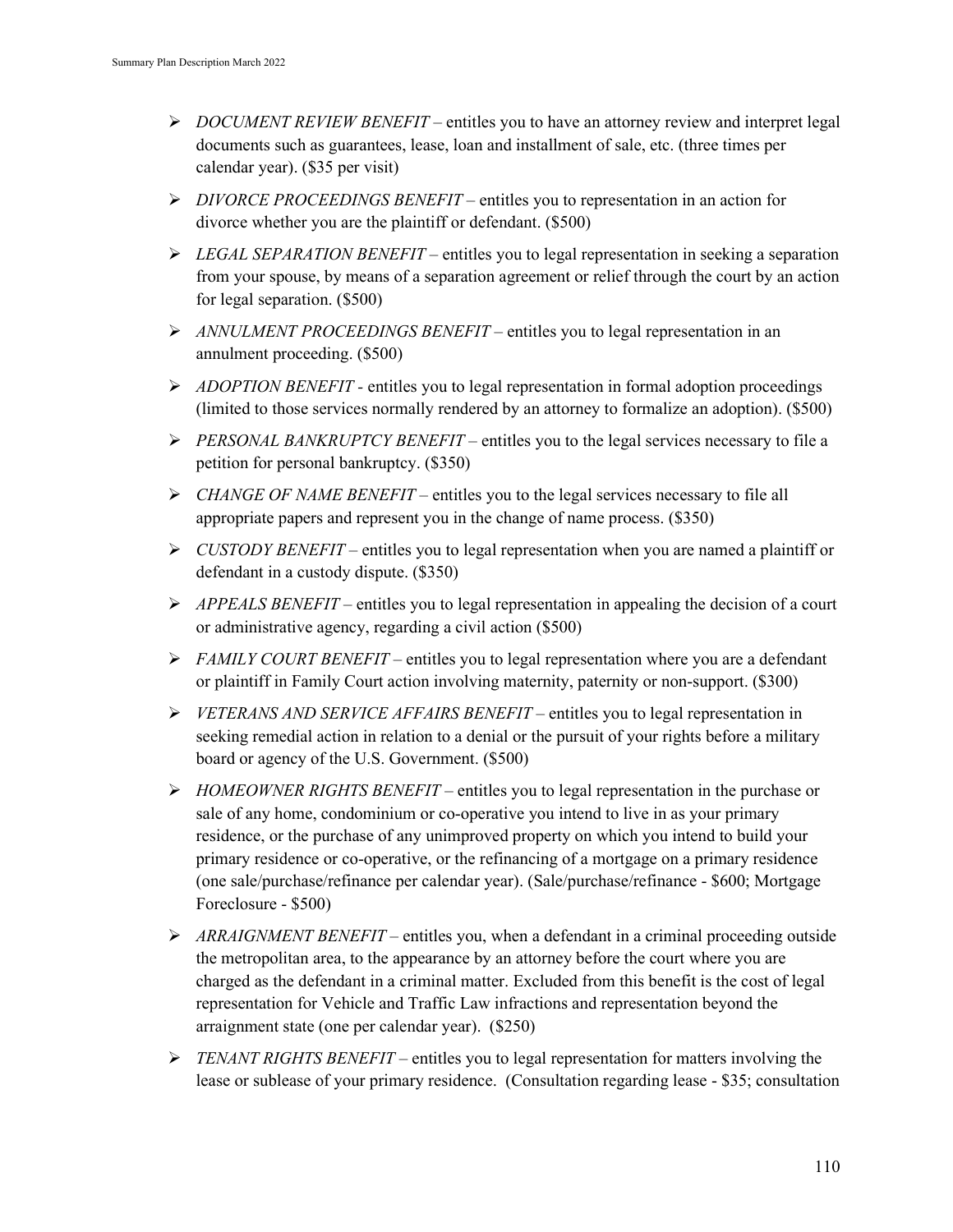regarding problem with landlord or management company - \$35; legal proceedings against you - \$300)

- *PLANNING FOR THE ELDERLY –* entitles you and your spouse, or certified domestic partner, the opportunity to consult with an attorney on matters involving placement of elderly parent(s) in nursing homes, available Medicare entitlements and health planning for the elderly, including preparation of powers of attorney (three per calendar year). (\$35 per visit)
- *ESTATES AND ADMINISTRATION BENEFIT –* entitles the covered member or eligible dependent to all legal services required in connection with the handling of an estate from its inception (probate of a Will or Petition for Letters of Administration). (\$350)
- *COURT COST DISBURSEMENT BENEFIT –* entitles you to reimbursement of court costs for covered legal matters including filing fees, deposition fees and costs relating to investigations, but does NOT include fines, penalties or other amounts that you are required to pay as a result of a judgment against you (\$100 per calendar year).

## **What Is Not Covered By The Plan?**

The CWA Local 1180 Legal Benefits Fund will not provide legal services for the following matters:

- $\triangleright$  Cases against your employer or your employer's agents or officers.
- $\triangleright$  Cases against any of the CWA Local 1180 Benefits Funds, their Trustees, agents or Attorneys or CWA Local 1180 or its officers or agents.
- $\triangleright$  Cases for which the Fund is prohibited by law to defray the cost of Legal Services.
- $\triangleright$  Any controversy, action or proceeding in which representation on a contingent fee basis is normally or customarily available or where the fee is payable by virtue of statute or by order of court.
- $\triangleright$  Class actions or interventions or amicus curiae activities; two or more covered persons involved in the same legal matter may not combine their benefits from this Plan.
- Any matter concerning the payment of income tax, including preparation or filing of income tax returns.
- $\triangleright$  Cases for which legal services are available through insurance or through any government agency or government attorney.
- $\triangleright$  Cases in which you have already retained a private attorney.
- $\triangleright$  Cases that began before you became eligible for benefits from this Plan.
- $\triangleright$  Cases for which you retained legal counsel before you became eligible for benefits from this Plan.
- Proceedings under NYS Alcoholic Beverage and Control Law.
- $\triangleright$  Proceedings before the City Parking Violations Bureau or the State Department of Motor Vehicles.
- $\triangleright$  Any controversy, dispute, proceedings or matter which involves a member's business, commercial or investment interest.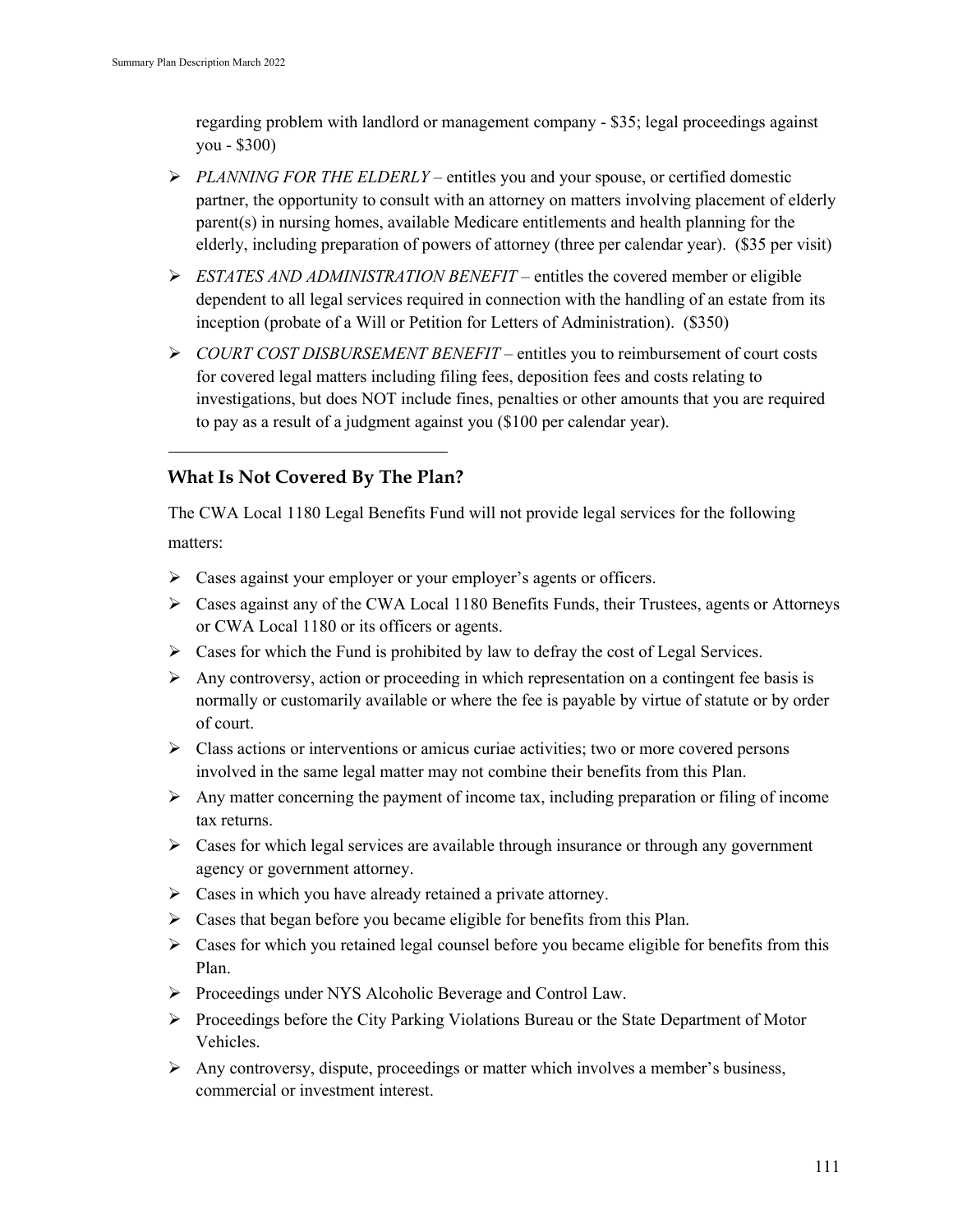If you have any questions about coverage and exclusions, contact the Fund Office at 1-212- 966- 5353.

## **Request for Review of Denial of Claim**

If your claim for Legal Services Benefits is denied and you disagree with the decision, you may request a review of your claim:

- $\triangleright$  All initial claims for benefits by a Member or Beneficiary (hereinafter for purposes of this Section, the "Claimant") under the Plan must be in writing and sent to the Fund Office, to the attention of the Trustees within sixty (60) days of receiving notification of a denial or any other decision with which you disagree. A decision regarding the claim will be made by the Trustees, or their duly authorized designee, within sixty (60) days from the date the claim is received by the Fund Office, unless it is determined that special circumstances require an extension of time for processing the claim, not to exceed an additional ninety (90) days. If such an extension is required, written notice of the extension will be furnished to the Claimant prior to expiration of the initial ninety (90) day period. The notice of extension will indicate the special circumstances requiring the extension of time and the date by which the Trustees, or their duly authorized designee, expects to make a determination with respect to the claim. If the extension is required due to the Claimant's failure to submit information necessary to decide the claim, the period for making the determination will be tolled from the date on which the extension notice is sent to the Claimant until the date on which the Claimant responds to the Fund Office's request for information.
- $\triangleright$  A Claimant whose application for benefits under the Plan has been denied, in whole or in part, will be provided with written notice of the determination, setting forth: (I) the specific reason(s) for the adverse benefit determination, with reference to the specific Plan provisions on which the determination is based; (ii) a description of any additional material or information necessary for the claimant to perfect the claim (including an explanation as to why such material or information is necessary); and (iii) a description of the Fund's review procedures and the applicable time limits, as well as a statement of the claimant's right to bring a civil action following an adverse benefit determination on review.
- $\triangleright$  If an adverse benefit determination is made by the Trustees, or their duly authorized designee, the Claimant (or his/her authorized representative) may request a review of the determination. All requests for review must be sent in writing to the Trustees within sixty (60) days after receipt of the notice of denial or other adverse benefit determination. In connection with the request for review, the Claimant (or his duly authorized representative) may submit written comments, documents, records, and other information relating to the claim. In addition, the Claimant will be provided, upon written request and free of charge, with reasonable access to (and copies of) all documents, records, and other information relevant to the claim. The review by the Trustees will take into account all comments, documents, records, and other information submitted by the Claimant relating to the claim.